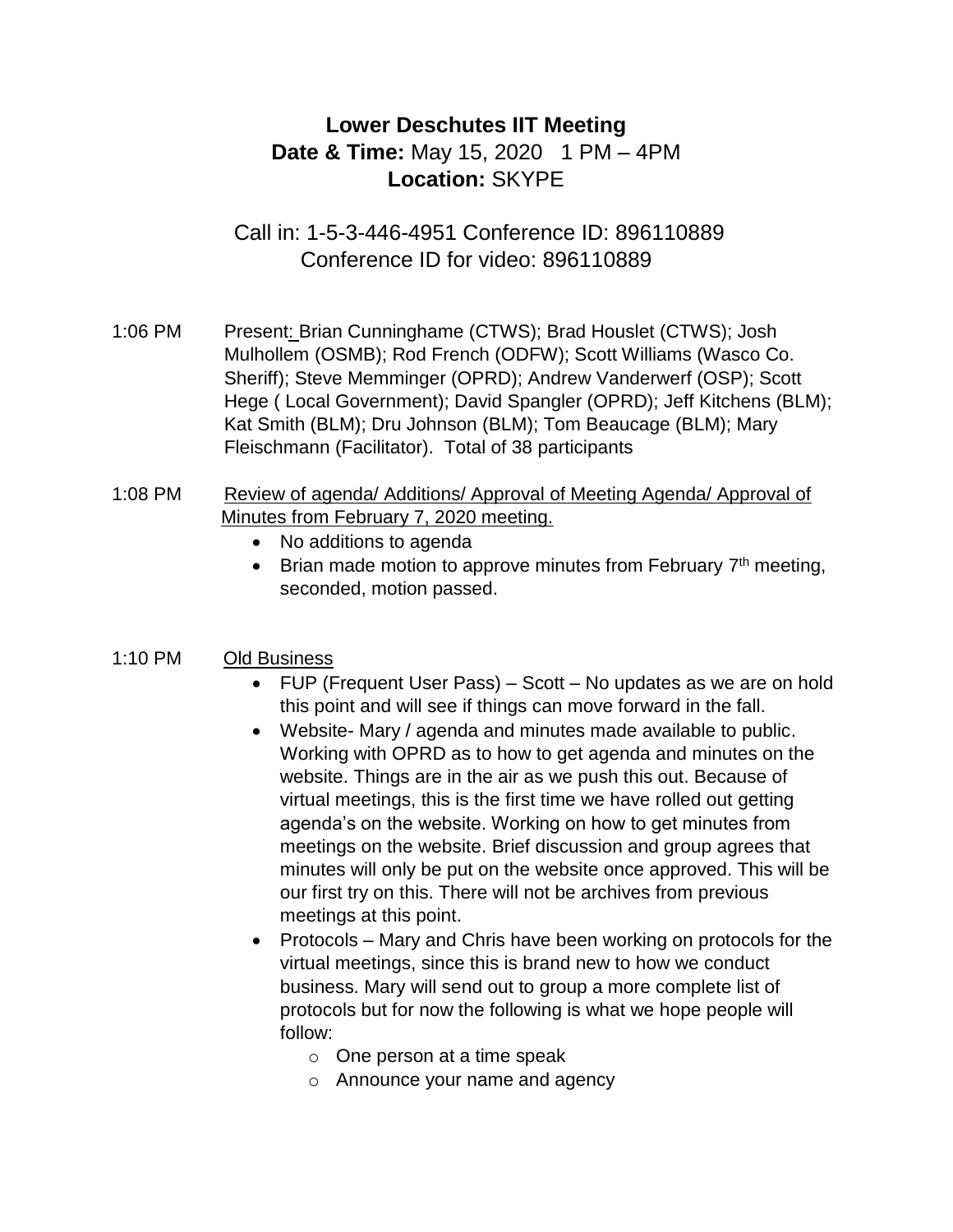- o Depending on what format is used, please use chat or hand signal when you have a question or want to speak.
- o Please keep comments brief
- $\circ$  Public comment please wait until public comment period to ask questions or comment. Do not interrupt ongoing meeting. One person at a time and please identify yourself and your affiliations. If someone has makes a comment that you agree with, please share that and do not tie up our time with additional comments.
- o Facilitator can stop or divert comments at any time
- o Please be aware of time constraints

#### 1: 15 PM New Business – Roundtable Discussion & Updates (Re-openings)

- Confederated Tribes of Warm Springs
	- o Brian/ Harpham, Sandy Beach are close along with tribal lands. Working with State Parks, ODFW and BLM regarding re-opening efforts. Tribes need advance notice before opening up. Tribal council will make the decision.
	- o Brad added that there are no further comments on Tribal council' agenda. They have not had a quorum yet but hope in the near future to have the discussion.
- Oregon State Marine Board
	- $\circ$  Little to report. OSMB's primarily concern is working with the facility operators and their safety. Encourage boaters to check with the operators for verification of rules/guidelines, etc. at facilities. No closures at this time.
- Oregon Department of Fish and Wildlife
	- o Rod reported that there are no angling restrictions at this time on the Deschutes. No overnight camping on ODFW lands on wildlands. Areas are open for day use. Expecting to get word from the Oregon Health Dept. regarding reopening of their areas and will get a press release out once that happens.
- Oregon State Police
	- o Two new guys. Floating Segment 1 to Trout Creek. Few boats and are enforcing having no boating pass. Mostly seeing fisherman. Waiting for total openings.
- Wasco County Sheriff
	- $\circ$  Nothing to report. Patrolling the river. In day use areas there have been some campers but ask them to move on. One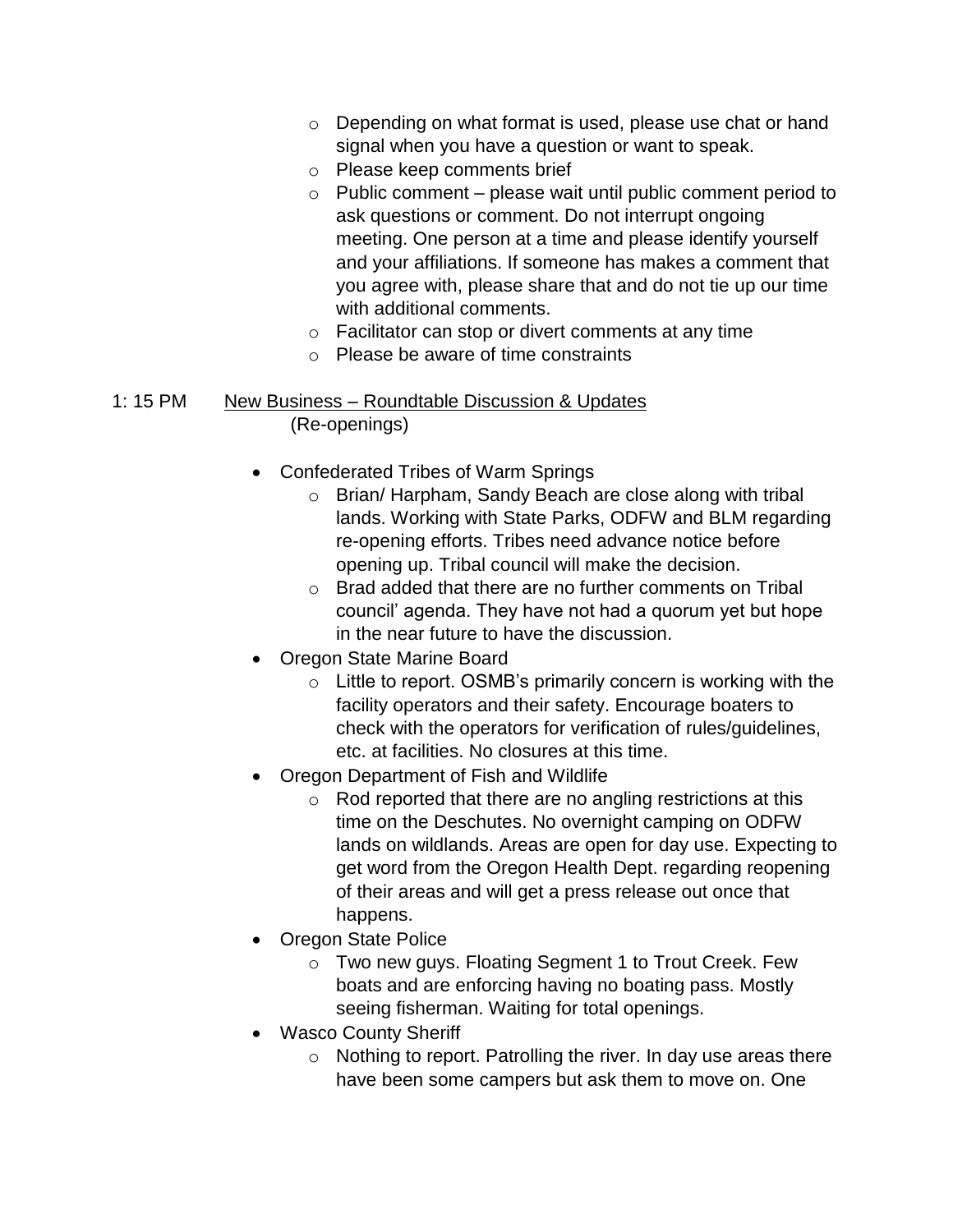case where allowed to stay overnight because they had been drinking.

- Local Government
	- o Scot reported that Wasco County is allowed to enter into Phase one of re-opening as of today. This allows businesses to open under specific guidelines. Question asked if Hyde Park will be re-opening soon. Not sure as has not been talked about but commissioners have a meeting next week and that will probably be discussed.
- Oregon Parks and Recreation Department
	- o Steve reported that boat launches are still closed as they coordinate with the other agencies. David who is more on the ground shared that there is only day use only in State Parks with toilets open. Fishing and trails are open. Cottonwood Canyon on the John Day is open.
- Bureau of Land Management
	- o Jeff wanted to thank Wasco Co. Sheriff and OSP the coordination and communication they have been doing, it's been great for BLM to be able to respond and help mitigate. He is sincerely appreciative.
		- Jeff asked Lynn Ewing, Mayor of Maupin his thoughts. Maupin is now open as businesses process Phase 1 openings. Maupin City Park is open to RV campers only with bathrooms and showers closed. It will be closed to tent campers. Anxious for the river to open. Addressed question regarding boat launch at City Park and scat machine. Launches used past week. Scat machine will be open once river is open.
	- $\circ$  Gave update of the closures put in place via the governors orders several weeks ago. Awaiting guidance from the governor regarding safety and social distancing on the river as they coordinate with river partners. Boater passes up to May 20<sup>th</sup> have been cancelled. Received permission to open bathroom facilities with new regulations which require cleaning them 2 times a day. BLM realizes that use has increased despite communication of closures and no bathrooms. The trend has revealed unintended consequences and safety concerns. There has been an increase in human waste which is a health hazard but is manageable. There has been an increase in dispersed camping and use which has created resource deprivation. A concern for BLM is that they are on track for an active fire season and cars have been parking in tall grass in the Wild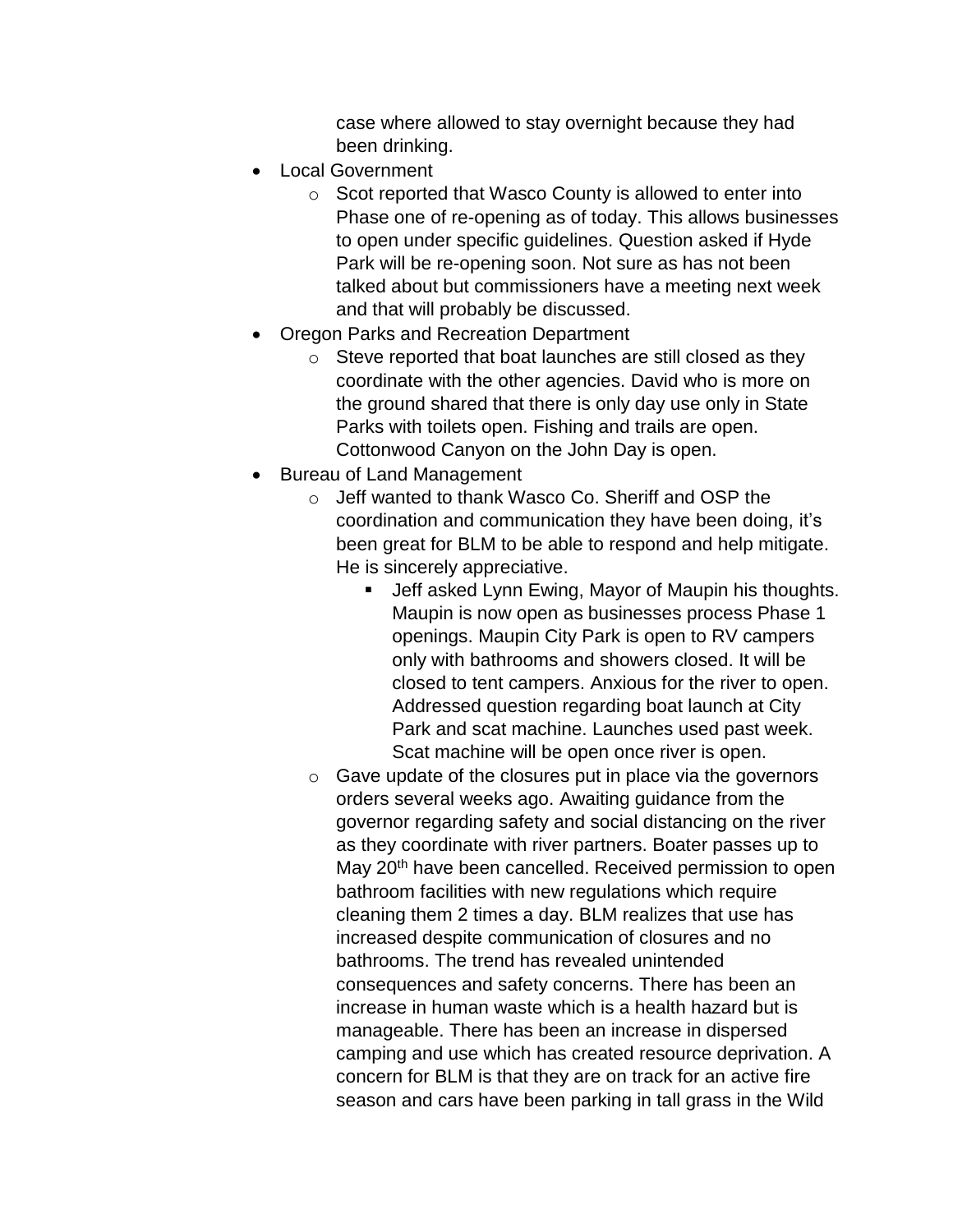and Scenic areas of Wasco and Jefferson County. Trend of day use going into camping areas as cannot fit into day use areas and keep social distancing. Starting to move forward to look at openings in developed camp grounds due to the increase of people and an increase in dispersement. Concerns are resource damage and wildfire. Once reopened will be monitoring for safely and effectively that there are no issues. If that is not happening, then will revisit if closures will again be needed. Boater passes availability will be based on coordination with partners. State office will honor launches May 21<sup>st</sup> on where it is feasible to launch. On segment 3 and 4 there are no problems with launching on May 21<sup>st</sup> going forward again with coordination with partners. In segment 1 and 2 there are several considerations to work through. Would not like to cancel but things are uncertain at this time, today. Hopeful that by May 21<sup>st</sup> will see increased opportunities for safety, social distancing, resource damage and human waste. Hope there might be a media release on Monday. Boater passes will be week by week and boaters will be notified regarding either cancellations or if want to boat in other sections. BLM is coordinating openings on the John Day with possible May 21<sup>st</sup> opening and beyond. Rest of quota for passes won't be released on May 21<sup>st</sup> and a determination will come after Memorial Day. Jeff added that have two non-openings – Bake Oven facility is being remodeled/refurbished from spring of 2020 into 2021. Still looking at funding for segment 4 project and will be introducing seasonal rangers to everyone very soon.

- Questions:
	- $\circ$  Josh asked what are they doing on the Roque river Jeff not sure and people should contact the Rogue office for answers, but he is sure they also are working with their partners.
	- o Scott asked question regarding opening of overnight camping. Currently aiming for developed campgrounds to be open May 21<sup>st</sup> but dispersed camping is open now.
	- o Brian asked question regarding seasonal staffing and Wasco County staffing. BLM has 7 permanent recreation staff with 7 -9 seasonal staff. There will be 4 river rangers initially and then 2 new. There are 2 land based on Lower Deschutes. 14 staff as needed are available to respond to need of the river. They will help monitor and manage, and beginning work this week and going forward regarding management. Safety of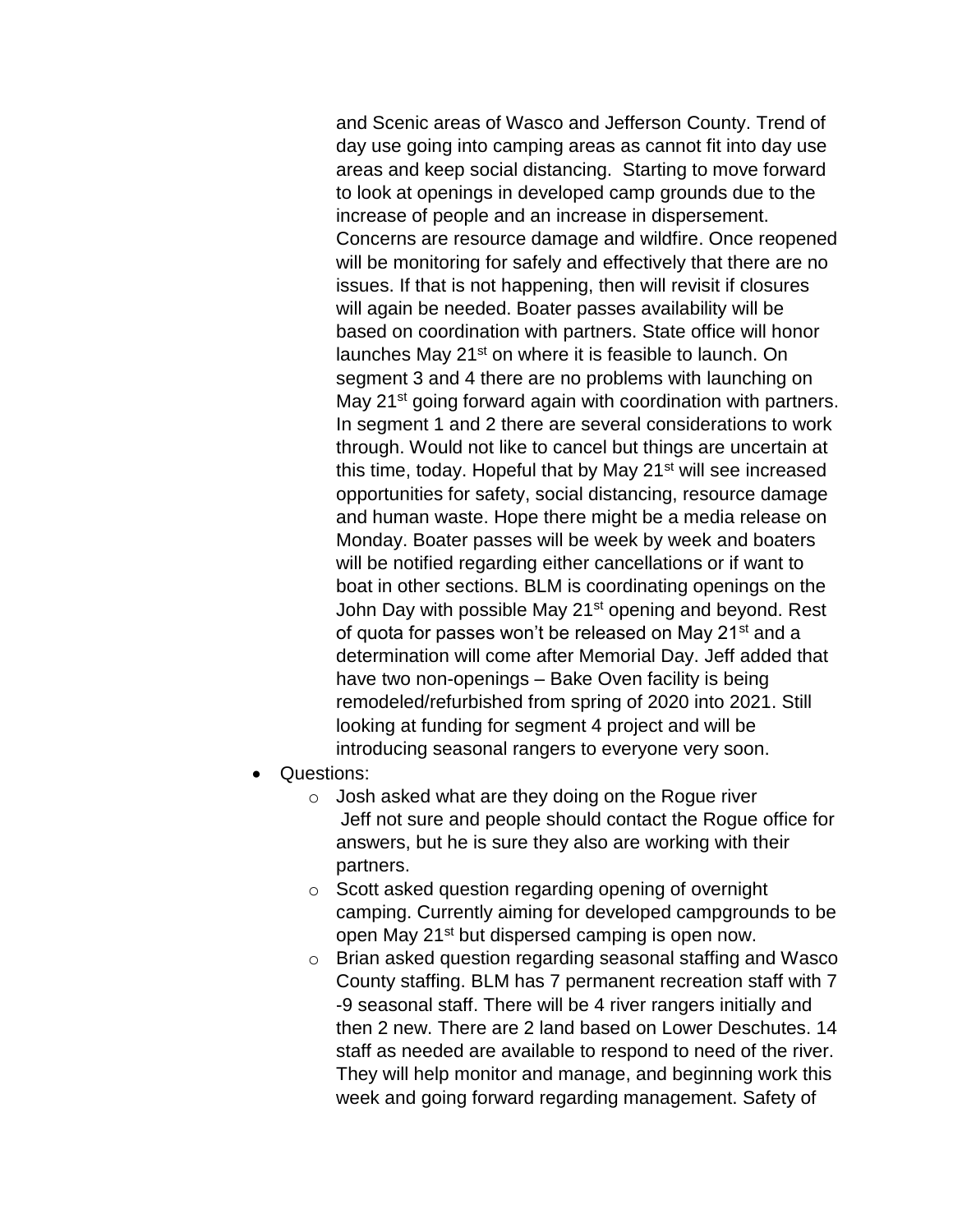employees and the public is the most important thing. There will be lots of signage and staff will be implanting safety distancing to the public. We need people to follow guidance or will/can close again. BLM will work with outfitter/guides regarding reports that they and Law enforcement pass on for compliance. BLM has meetings all next week regarding management and safety. Scott W shared that OPRD deputies are up and running Thursday through Saturday. David also shared that their river rangers will start patrols soon. They are having meetings regarding safety patrol use.

### 2:00 PM Public Comment

- Kate Wallace Deschutes River Adventures Maupin/ Kate was wondering about segment 3 and 4 opening for now vs segments 1 and 2. Why would people be expected to follow regulations on segment 3 and 4 and not on segment 1 and 2? Jeff responded that they are supportive of boating throughout the corridor but an only guarantee passes in segment 3 and 4 won't be cancelled at this time. There are no restrictions or lack of boater passes, there is just a limit in number of people in a given area. Kate then asked what can we do to open up segments 1 and 2. Jeff shared there is nothing anyone can do, this requires coordination with agencies and local jurisdictions. May get to place where segment 1 and 2 will be open but all he can confirm today is they are closed, it's not that they won't open but this is not happening today. Possibly next week there could be a different answer.
- Scott asked what are the issues in segment 1 and 2 that need to be resolved. Jeff shared the issues are access issues and coordination with staff regarding the back country. Need to coordinate with Warm Springs and put different protocols in these segments which are a bit different.
- Lynn Ewing needed to ask the tribes what is it they need to see opening of launches on tribal land. Brad shared the tribal council has been receiving lots of information, but they can't go forward until the council convenes. He added that people have to be patient, the issue is on their radar.
- Brian asked the question of what are the expectations/concerns in Maupin with crowds showing up. Lynn responded that there are no worries over this, The City knows that the number of people who will show up this year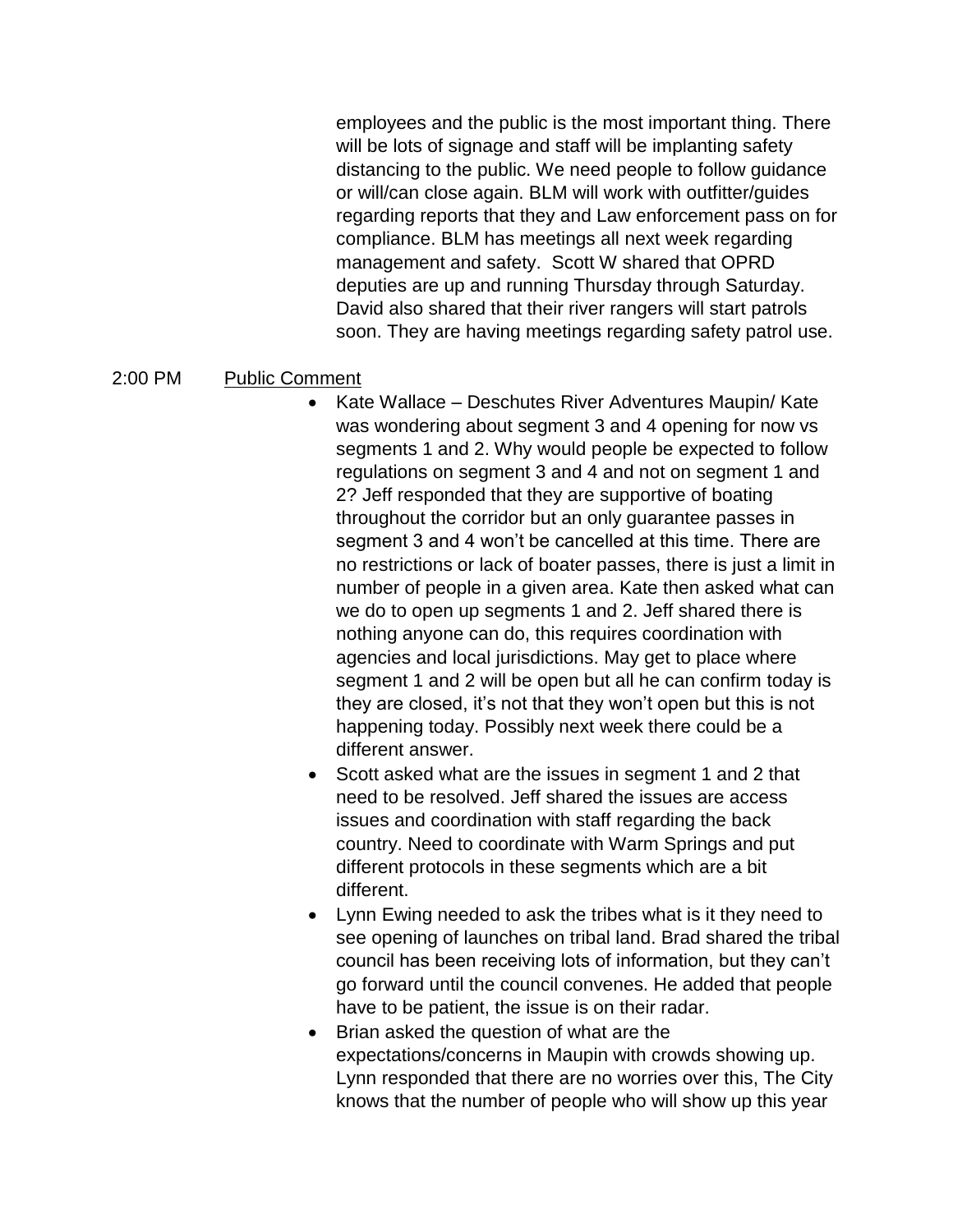will be lower than expected. They are prepared and ready to get things going.

- Jeff added that social distancing on the shore line with 25 or less will be an issue, which prior to closures this wasn't a concern. Want to keep people safe and have clear access to the river. Once folks are on the river, it is less of an issue. The intent is to re-open.
- Scott asked question regarding that he heard that the tribal government is on furlough. Brad added that tribal government is closed except for essential government staff. Tribal council is still functioning.
- Callie from Linda's River Shuttle- What guidance is given to boaters when they get their permit? Jeff responded that on the website there are links that share the information the government has given them. This information tells people what they need to know regarding procedures and masks. Staff to the extent they can encourage social distancing and may have rangers monitor launches of the use of this. They will not be facilitating boat launches but encouraging social distancing, encouraging following the governors orders and do a lot of education. Callie added that people don't want to end up in a situation of not knowing what the expectations are going to be. Josh pointed out that OSMB is doing the same thing as far as pointing back to the governor's orders. Steve from OPRD said they are doing the same, they are not the social distancing police and will be using signage.
- Kate Wallace She is not satisfied when tribal council can decide when things can open, she needs to tell her clients when they can raft segment 1 and 2. Brad responded that tribal council has their own government and they make decisions when they see appropriate. Lynn added he also did not understand why we can't open launch ramps from Warm Springs to Maupin, or Sandy Beach and Harpham. He shared there are no large groups scheduled.
- Jeff added that it is not that the managers don't understand the economic issues for Maupin. Nobody asked for this situation. Everyone is doing their best for the safety and health of staff and communities. Working in collaboration to get out where are right now is what everyone is doing. Simply do not have a final answer today regarding segment 1 and 2. Lynn asked if can expect an answer by next week. Jeff added that we need to make a decision by next week and should be able to help folks.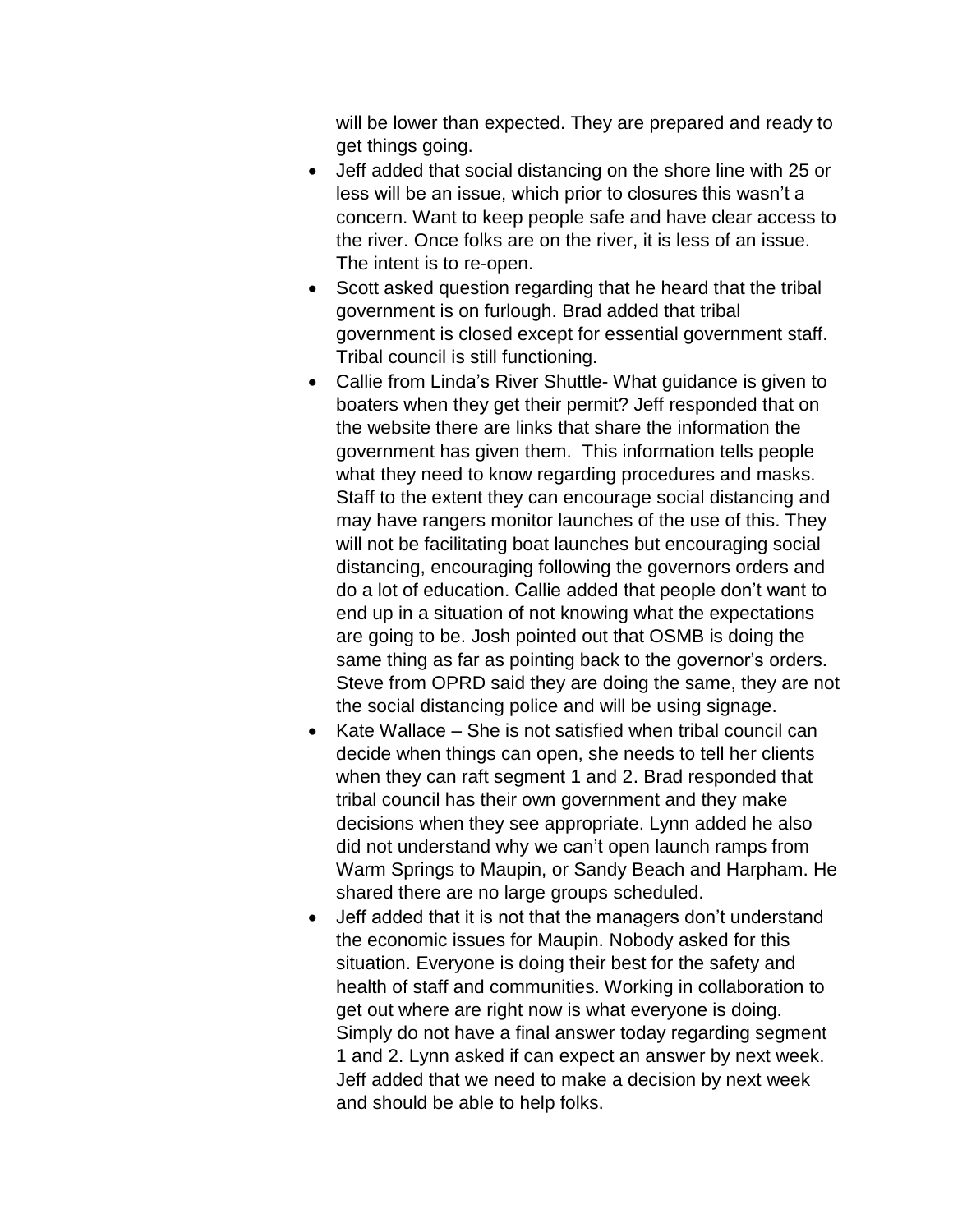- Drake  $R -$  local outfitter/guide. He felt there are conflicting information coming from the managers including this meeting today. What is the penalties of running a trip on segment 1 anyways? What is being enforced? Andy from Wasco Co. Sheriff said he has dealt with this situation in segment 1 and you will be cited for not having a boater pass and the citation is a \$450 fine. The question then was asked if that party was able to trip out. Yes they were because there was no place to pull out. Jeff responded that there has been no change in how the managers manage the river. They do their best to monitor the river. There is no conflicting information coming out. Drake added that there needs to be resolution as soon as possible or SRP's can or will be going out of business. He stated that if he ran the river and got a citation he would do it as the fine would not be a deterrent. Jeff reminded him that doing so puts his SRP permit outside of the guidelines which could mean losing his permit.
- Brian Skyes Ouzel/ Will BLM required anything additional from the regular stuff from the outfitters as it relates to COVID. Jeff added: there is nothing prescriptive to the business under government guidelines. Outfitter/guides are required to follow guidelines of the governor. Responses from law enforcement, rangers and staff, if there is a question around guidelines, will reach out. Brian glad as less paperwork.
- Brad Staples Deschutes River Jet Boats/ I would like to see segment 1 and 2 open. When is Heritage Landing open? David from OPRD said it would be open on May 21<sup>st</sup>. They are working on getting the scat machine working. There is access to the Columbia and then from Mack's to the mouth.
- Question was brought up regarding group sizes per location? Jeff shared they will be monitoring areas and may have to change group size, but already things are limited to 16. Steve confirmed. Brian Skyes added that groups of up to 25 but cannot travel together, otherwise groups of 10.

### 2:49 PM Final Discussion, Tasks, Follow-ups, Action Items, etc.

- Jeff thanked everyone and appreciated their comments. He asked for a quick go around for closing remarks.
- CTWS Brian/ giving into closures, this complicated and expect next week or two there will be more clarity and more to do to re-open. The tribes are sensitive to their community